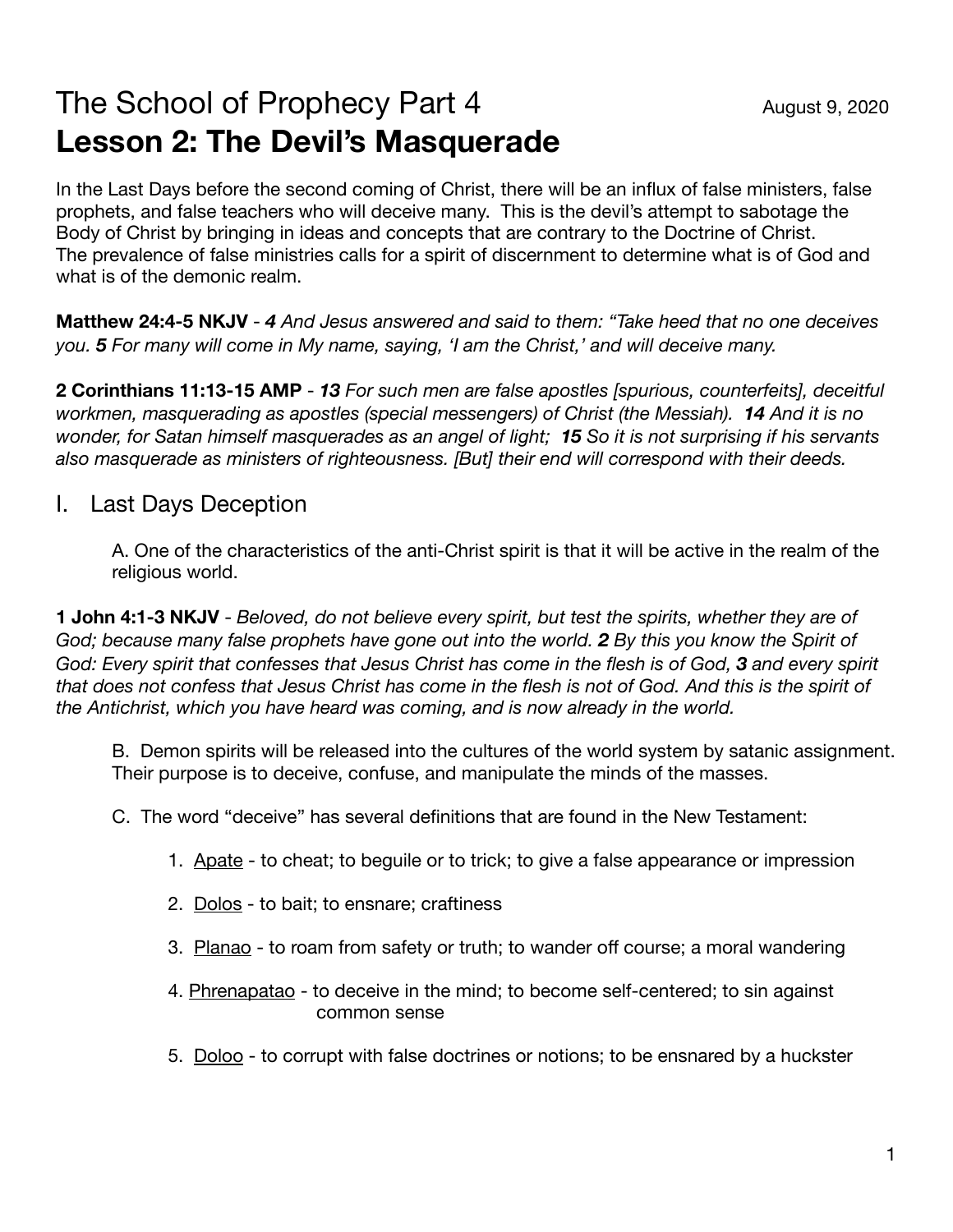D. Satan and his demons are always in disguise. Deception always wears a mask to veil the true identity. He appears as an "Angel of Light."

E. The culture of today is now a syncretistic society, totally deceived and given over to lusts and pleasures.

Syncretism - the combining of different beliefs, while blending practices of various schools of thought. Syncretism is the inclusive merging of theology and religion into a unified expression.

**Colossians 2:8 AMP** - *See to it that no one carries you off as spoil or makes you yourselves captive by his so-called philosophy and intellectualism and vain deceit (idle fancies and plain nonsense), following human tradition (men's ideas of the material rather than the spiritual world), just crude notions following the rudimentary and elemental teachings of the universe and disregarding [the teachings of] Christ (the Messiah).* 

## II. False Religious Leaders

A. Jude's Insight of False Ministry

**Jude 3-4 NKJV** - *3 Beloved, while I was very diligent to write to you concerning our common salvation, I found it necessary to write to you exhorting you to contend earnestly for the faith which was once for all delivered to the saints. 4 For certain men have crept in unnoticed, who long ago were marked out for this condemnation, ungodly men, who turn the grace of our God into lewdness and deny the only Lord God and our Lord Jesus Christ.*

> 1. Hidden reefs - This is a picture of false teachers, the idea of something hidden but not obvious.

**Jude 12 NKJV** - *These are spots (hidden reefs) in your love feasts, while they feast with you without fear, serving only themselves. They are clouds without water, carried about by the winds; late autumn trees without fruit, twice dead, pulled up by the roots.*

> 2. Clouds without water - Godless men who do not have the presence of God's Spirit in them. No living water flows from these clouds.

**Jude 19 AMP** - *It is these who are [agitators] setting up distinctions and causing divisions—merely sensual [creatures, carnal, worldly-minded people], devoid of the [Holy] Spirit and destitute of any higher spiritual life.*

> 3. Trees without fruit - The picture of false teachers here is that of a tree in late fall not bearing fruit. It is then considered dead and is pulled out of the ground. It is then considered twice dead.